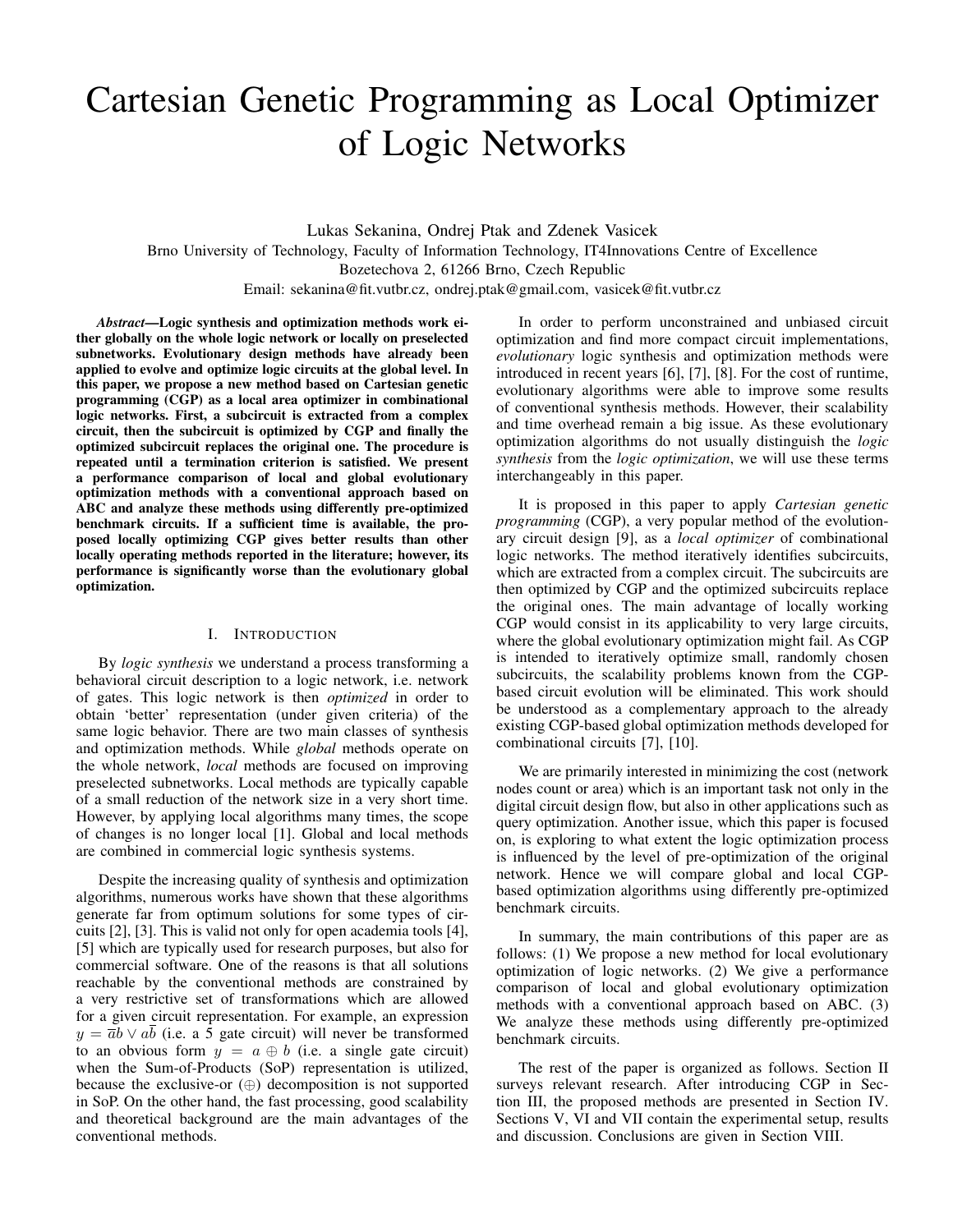# II. PREVIOUS WORK

#### *A. Logic Synthesis and Optimization*

Various circuit representations such as Sum-of-Products and Binary Decision Diagrams (BDD) have been utilized in logic synthesis and optimization algorithms. The current stateof-the-art (academic) tool for logic synthesis and optimization is ABC which represents digital circuits using And-Inverter Graphs (AIG) [4]. An AIG is a network whose node is either a primary input or a 2-input AND, and any edge can contain a negation. An AIG is structurally hashed to ensure uniqueness of the nodes. AIGs are more scalable and uniform than previous representations and allow applying numerous optimization and mapping algorithms upon them directly. The logic synthesis and optimization process has a form of a script which contains various commands (*balance*, *rewrite*, *refactor* etc.) that are sequentially applied on the initial structure. In order to improve the result of optimization, the whole script can be applied *iteratively*. Another option is to iteratively call a subset of commands. As the whole logic network is being processed, we can speak about *global* (re)synthesis and optimization.

#### *B. Rewriting and Local Optimization*

On the other hand, *local* methods operate on a subnetwork of the whole logic network. By *rewriting* we mean rule-based methods which replace certain subnetworks by their optimized pre-computed versions. These subnetworks are called *cuts*. A cut of a node  $n$  is a set  $C$  of nodes such that any path from a primary input to  $n$  must pass through at least one node in  $C$ . A cut C is K-feasible if  $|C| \leq K$ . A cut C is called K-input cut if  $|C| = K$ . Current implementations utilize 4-input or 5-input cuts [11], [1]. While it is possible to store all  $2^{16}$  precomputed solutions (canonical forms and transformations) for 4-input cuts, the space for storing  $2^{32}$  solutions is not available on a common computer when 5-input cuts are considered. Hence, for example, a Boolean matcher has to be employed to calculate corresponding solutions.

The original paper, which introduced 4-input cuts into ABC, reported 13% (7%, respectively) average area improvement after mapping the network on the standard cells (FPGA LUTs, respectively) with respect to *unoptimized* circuits [1]. Adding a new AIG rewriting algorithm which supported 5 input cuts to the ABC synthesis tool led to 5.57% area reduction on average for already *heavily optimized* circuits [11].

The idea of local optimization has been generalized in [12], [13]. Instead of 4- or 5-input cuts (i.e. *single-output* networks), an arbitrary subcircuit is chosen and optimized using a standard flow for global synthesis and optimization. The result of the optimization then replaces the original subcircuit. The process can be iterated for a series of randomly chosen subcircuits. The authors of [12], [13] proposed two methods for the subcircuit selection. The Random Extraction algorithm randomly adds nodes to the initial randomly selected node, while keeping the selected network connected. The algorithm is parameterized by the number of gates of the subcircuit. The second algorithm looks for the most connected subcircuit. It starts by selecting a pivot node. Then the nodes reachable in a given distance (radius) from the pivot are connected to the subcircuit. On a representative collection of benchmark circuits the most significant average improvement of 9% (w.r.t. circuits heavily optimized by ABC) was obtained for window sizes of 90% of the original circuit size. However, if the window size is 15%, the average improvement is only 2.5%. The best results were obtained for radii ranging from 5 to 7.

#### *C. Evolutionary Circuit Design*

Inspired by a seminal work of Higuchi and his collaborators [14], Miller et al. showed that CGP can be used to evolve new implementations of adders and multipliers from scratch and optimize their area [15], [6]. The average improvement of 18% gates was obtained for small (up to 4-bit) multipliers over conventional implementations. However, the method is not scalable because it requires testing all possible assignments to the inputs in each call of the fitness function and searching very hard search spaces. Despite a considerable effort, as reported, for example, in [16], [8], [17], no significant improvement in the scalability has been obtained.

In order to optimize complex circuits, the fitness function was later redesigned to perform functional equivalence checking by means of a SAT solver instead of testing all possible input combinations [7]. This method led to a 25% area improvement with respect to the circuits heavily optimized by ABC [10]. As far as we know, no local evolutionary circuit resynthesis/optimization method has been proposed so far.

#### III. CARTESIAN GENETIC PROGRAMMING

CGP is a form of genetic programming which has been intensively studied for digital circuit synthesis and optimization. It was shown that CGP can design and optimize various digital circuits [9] and improve results of conventional circuit synthesis and optimization tools [10]. In this work, we will utilize the standard CGP for combinational circuit evolution.

# *A. Circuit Representation*

A candidate circuit is modeled by means of a directed acyclic graph using an array of processing nodes (gates) arranged in  $n_c$  columns and  $n_r$  rows. A set of functions implemented by processing nodes will be denoted Γ. The circuit utilizes  $n_i$  primary inputs and  $n_o$  primary outputs.

Primary inputs and processing node outputs are labeled  $0, 1, \ldots, n_i-1$  and  $n_i, n_i+1, \ldots, n_i+n_c.n_r-1$ , respectively. Each node input can be connected either to the output of a node placed in previous  $l$  columns or to one of the primary circuit inputs. The  $l$  parameter is called the  $l$ -back parameter and influences the level of connectivity in candidate circuits.

A candidate solution consisting of two-input nodes is represented in the chromosome by  $n_c \cdot n_r$  triplets  $(x_1, x_2, \psi)$ determining for each processing node its function  $\psi$ , and addresses of nodes  $x_1$  and  $x_2$  which its inputs are connected to. The last part of the chromosome contains  $n<sub>o</sub>$  integers specifying the nodes where the primary outputs are connected to. Figure 1 gives an example.

One important feature of CGP is that not all nodes (gates) have to be included in the phenotype (see gate 6 in Fig. 1). The CGP encoding is redundant which, according to some studies [18], enables to improve the quality of search. Hence it is useful to support more nodes in the genotype than it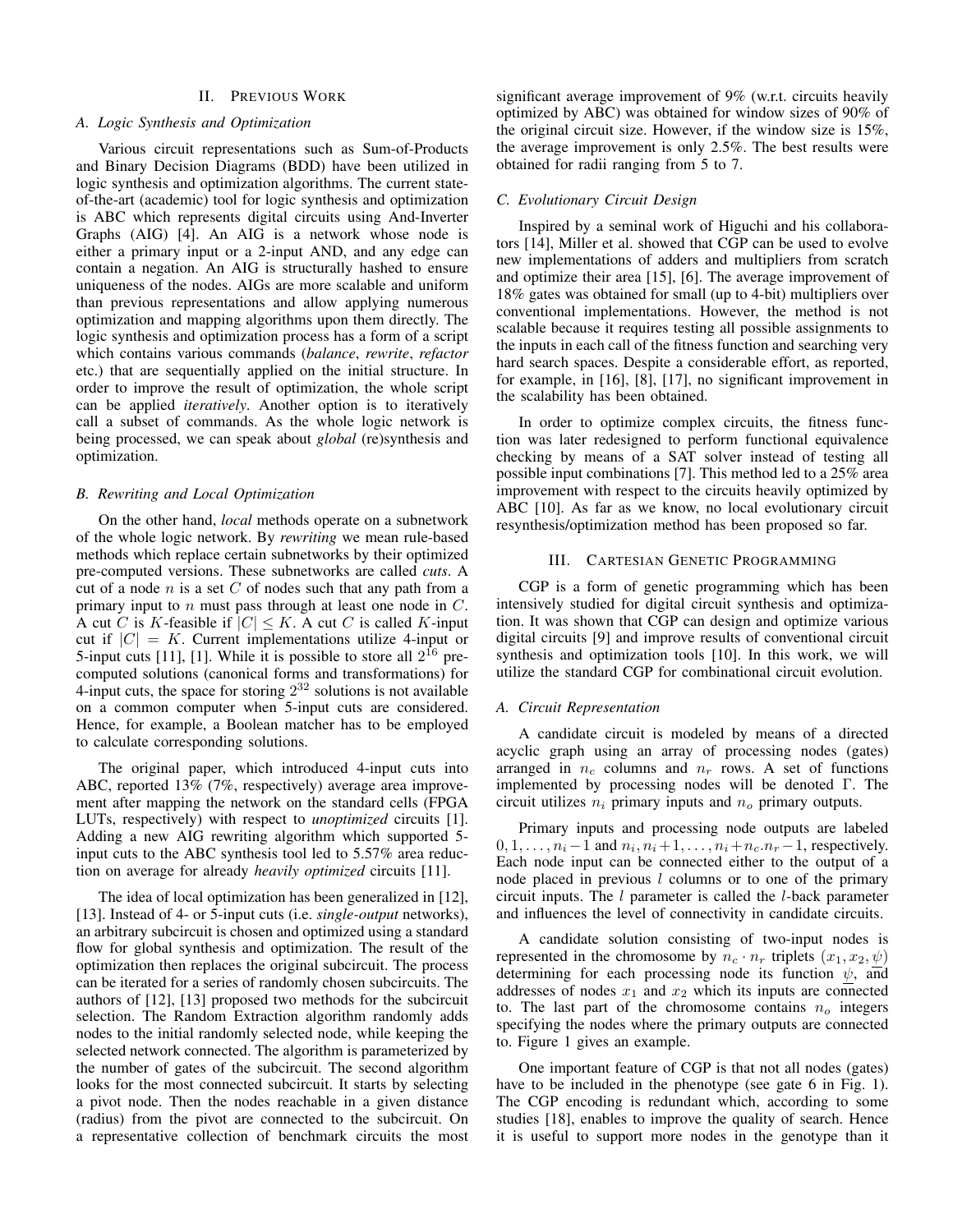

Fig. 1. A candidate circuit represented by CGP with parameters:  $n_i$  =  $4, n_o = 3, n_c = 5, n_r = 1, l = 4, \Gamma = \{0^{AND}, 1^{OR}, 2^{XOR}, 3^{NOT}\}.$ Chromosome: 1, 3, <u>0</u>; 0, 2, <u>2</u>; 1, 2, <u>1</u>; 0, 1, <u>0</u>; 7, 6, <u>3</u>; 5, 8, 4.

# Algorithm 1: CGP

Input: CGP parameters, fitness function **Output:** The highest scored individual  $p$  and its fitness

1  $P \leftarrow$  randomly generate parent p and its  $\lambda$  offspring;

- 2 EvaluatePopulation $(P)$ ;
- 3 while *\terminating condition not satisfied* do

4  $\alpha \leftarrow$  highest-scored-individual(P);

- 5 **if**  $fitness(\alpha) \geq fitness(p)$  then
- 6 |  $p \leftarrow \alpha;$

7 |  $P \leftarrow$  create  $\lambda$  offspring of p using mutation;

8 | EvaluatePopulation $(P)$ ;

9 return  $p$ , fitness $(p)$ ;

might be needed for solving a given problem. The redundancy coefficient  $\rho$  quantifies this level of redundancy and  $\rho \cdot n_c$ is then the actual node count (because  $n_r = 1$  and  $l = n_c$ ) is usually used in order to maximize inter-gate connection options).

## *B. Fitness Function*

CGP can start either with a randomly generated initial population or be seeded by fully functional solution(s). In the former case, the fitness function is a two-phase process. Firstly, the circuit functionality is determined as  $f_1 = b$ , where b is the number of correct output bits obtained as the response for all possible assignments to the inputs. After reaching a fully functional solution ( $b = b_{max} = n_0 2^{n_i}$ ) or when CGP is seeded by fully functional designs, the second phase is initiated in which the circuit size (or other objectives) can be optimized.

Because the evaluation time depends exponentially on the number of primary inputs, the approach is not scalable. A method capable of optimizing complex circuits will be described in Section IV-B.

## *C. Search Algorithm*

CGP employs a  $(1 + \lambda)$  evolution strategy whose pseudocode is given in Algorithm 1. This search method is based on a point mutation operator which modifies  $h$  randomly selected genes (integers) of the parent circuit. Crossover is not utilized as explained in [9]. The termination criterion depends on a particular application.

## IV. LOCAL AND GLOBAL EVOLUTIONARY OPTIMIZATION

Local and global CGP-based optimization algoritms will be proposed in this section. Let circuit  $G$  be the subject of optimization. It is supposed that  $G$  has already been heavily optimized by ABC.

# Algorithm 2: Subcircuit extraction

| <b>Input:</b> Circuit G, maximum $(sq^{max})$ and minimum |
|-----------------------------------------------------------|
| $(sq^{min})$ number of subcircuit gates, maximum          |
| $(s_i^{max})$ and minimum $(s_i^{min})$ number of         |
| subcircuit inputs                                         |
|                                                           |

**Output:** Decomposition of  $G$  into a set of subcircuits  $S$ 

- $1 S \leftarrow \emptyset;$
- 2  $X \leftarrow \{ \text{all single-gate subcircuits of } G \};$
- 3 while  $|X| > 0$  do
- 4 | select  $s \in X$  randomly;
- 5  $\mid E \leftarrow \text{Expand}(s, sg^{max}, sg^{min}, si^{max}, si^{min});$
- 6  $\mid X \leftarrow X \setminus \{ \text{all gates of } E \};$

7  $S \leftarrow S \cup E$ ;

 $\mathbf{s}$  return  $S$ ;

#### *A. Local Optimization*

The local optimization is performed over subcircuits of G which are obtained using Algorithm 2. Once a subcircuit is extracted, its truth table is computed and used in the fitness function which evaluates the subcircuit response to all possible input combinations. CGP attempts to minimize the number of gates of the subcircuit. When a predefined number of generations is exhausted, the highest-scored circuit replaces the original subcircuit in G. This subcircuit selection and optimization procedure is repeated when a given time or iteration count is not exhausted.

Algorithm 2 firstly creates a set  $X$  of single-gate subcircuits of G. A randomly chosen subcircuit  $s \in X$  is then expanded by the *Expand* procedure in order to enlarge s as much as possible. This procedure iteratively includes neighboring gates of s from X into the subcircuit E. At the same time the *Expand* procedure ensures that the number of gates of  $E$  will stay between  $sg^{min}$  and  $sg^{max}$  and the number of inputs between  $si^{min}$  and  $si^{max}$ . No constraints are put on the number of outputs. Gates used in  $E$  are then removed from  $X$  and if  $X$ is still a nonempty set another iteration is performed. Note that each gate is assigned just to one subcircuit of G which allows for a parallel optimization of subcircuits.

Example 1: The basic steps of the proposed local optimization procedure are demonstrated on a circuit  $G$  (Fig. 2) whose one of possible decompositions (for parameters  $sg^{max} = 8$  and  $si^{max} = 4$ ) is depicted in Fig. 3. There are three subcircuits in G, marked blue, green and light grey. The dark grey I/O blocks represent auxiliary separators of these subcircuits. Fig. 4 shows that the blue subcircuit and the green subcircuit were later optimized by CGP. The single OR gate subcircuit (light gray) remains unmodified. Putting the optimized subcircuits and the single gate subcircuit together forms a new circuit  $G'$ which is functionally equivalent with  $G$ . Figure 5 shows next step of the optimization – a randomly chosen decomposition of  $G'$  into two subcircuits (light grey and blue). After optimizing the blue subcircuit by CGP, the resulting circuit is shown in Fig. 6.

## *B. Global Optimization*

The global CGP optimization method is applied on the whole circuit. Because it is impossible to evaluate complex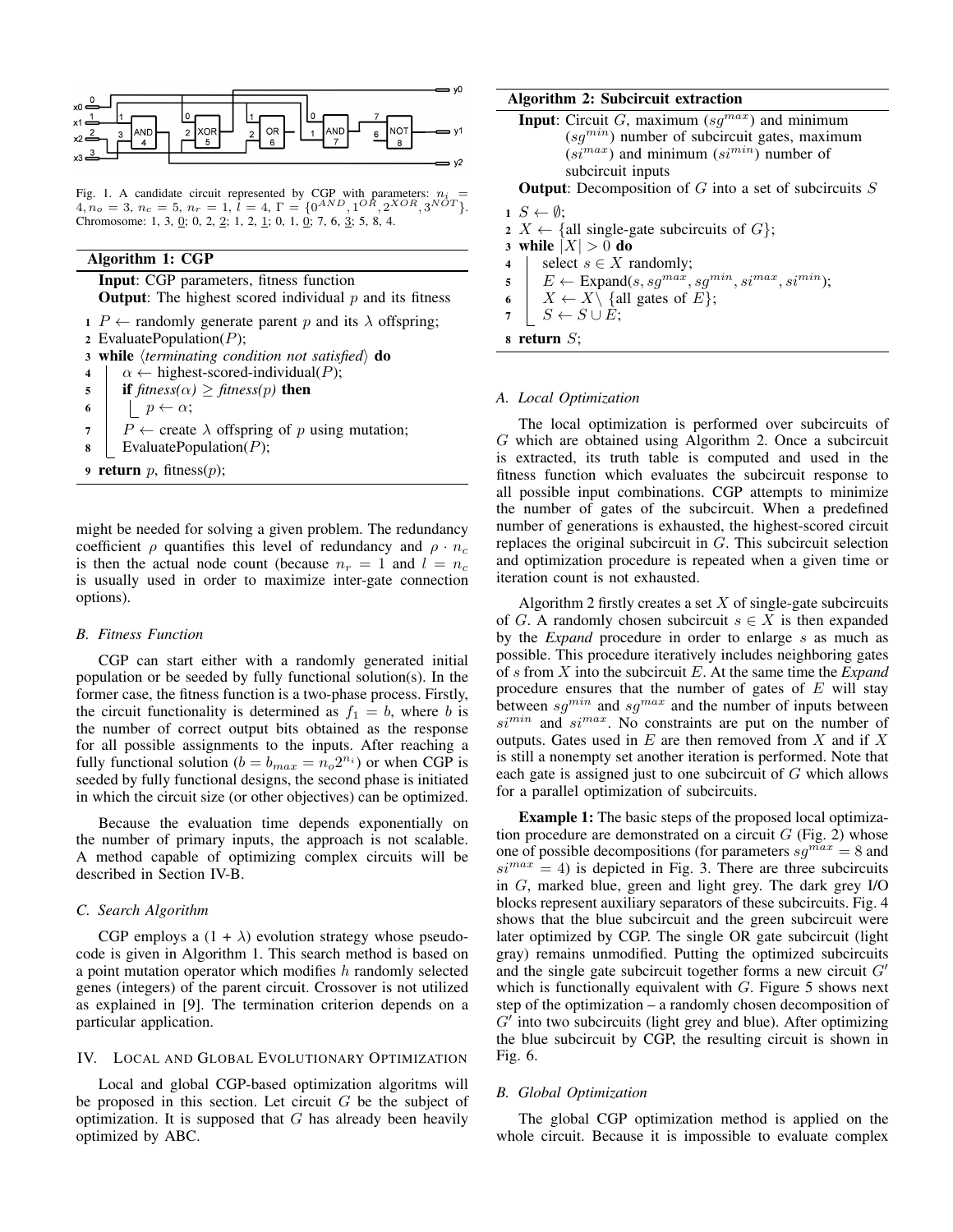

Fig. 2. Example 1-1: Initial circuit G



Fig. 3. Example 1-2: Decomposition of G according to Alg. 2.



Fig. 4. Example 1-3: Subcircuits of G optimized by CGP.



Fig. 5. Example 1-4: Optimized subcircuits are merged and another decomposition is applied.



Fig. 6. Example 1-5: Resulting circuit.

candidate circuits by applying all possible input combinations, a formal functional equivalence checking algorithm is employed in order to determine whether a candidate circuit (created by mutation of the parent circuit) is functionally equivalent with the original circuit  $G$ . Functionally incorrect candidate circuits are discarded. In the case that the candidate circuit is fully functional then its fitness value is given by the number of gates (or the area) and the goal is to minimize the number of gates (or the area).

Since the satisfiability (SAT) solvers were significantly improved during last few years, the SAT-based equivalence checking was included into CGP and implemented in [7]. The idea is to create an auxiliary circuit  $H$  which is composed of the circuits to be checked (circuit  $G$  and candidate circuit) and a set of XOR gates connected to the corresponding outputs of the circuits to be checked. By means of the XOR gates it is possible to identify whether there is an input assignment (circuit  $G$  and candidate circuit share the inputs of  $H$ ) for which the corresponding outputs provide different values. Circuit H is transformed into one Boolean formula in conjunctive normal form (CNF) and submitted to the SAT solver. The formula is unsatisfiable if and only if the circuits are functionally equivalent [19]. The transformation of  $H$  to CNF is conducted gate by gate using the Tseitin's algorithm [20].

In order to shorten the decision time, various methods can be applied to reduce the number of clauses for the SAT solver. Authors of [10] suggest to utilize knowledge of genes which have been modified by the mutation operator to calculate a 'difference' between the parent individual and its offspring, and to submit only the 'difference' to the SAT solver.

#### V. EXPERIMENTAL SETUP

#### *A. Common settings*

The basic setting of CGP parameters which is valid for both local as well as global optimization is as follows:  $\Gamma =$  ${NOT, AND, OR, XOR, NAND, NOR, XNOR}, l = N_q,$  $n_c = \rho N_g$  and  $n_r = 1$ , where  $N_g$  is the number of gates of G (global optimization) or a subcircuit (local optimization). The role of other parameters will further be investigated in Section VI-A.

In order to reflect different implementation costs of gates at the transistor level, we will report the *relative area* which will be computed using weighted costs of gates. Table I shows the weights of gates with respect to the weight of a single NAND gate (according to [21]).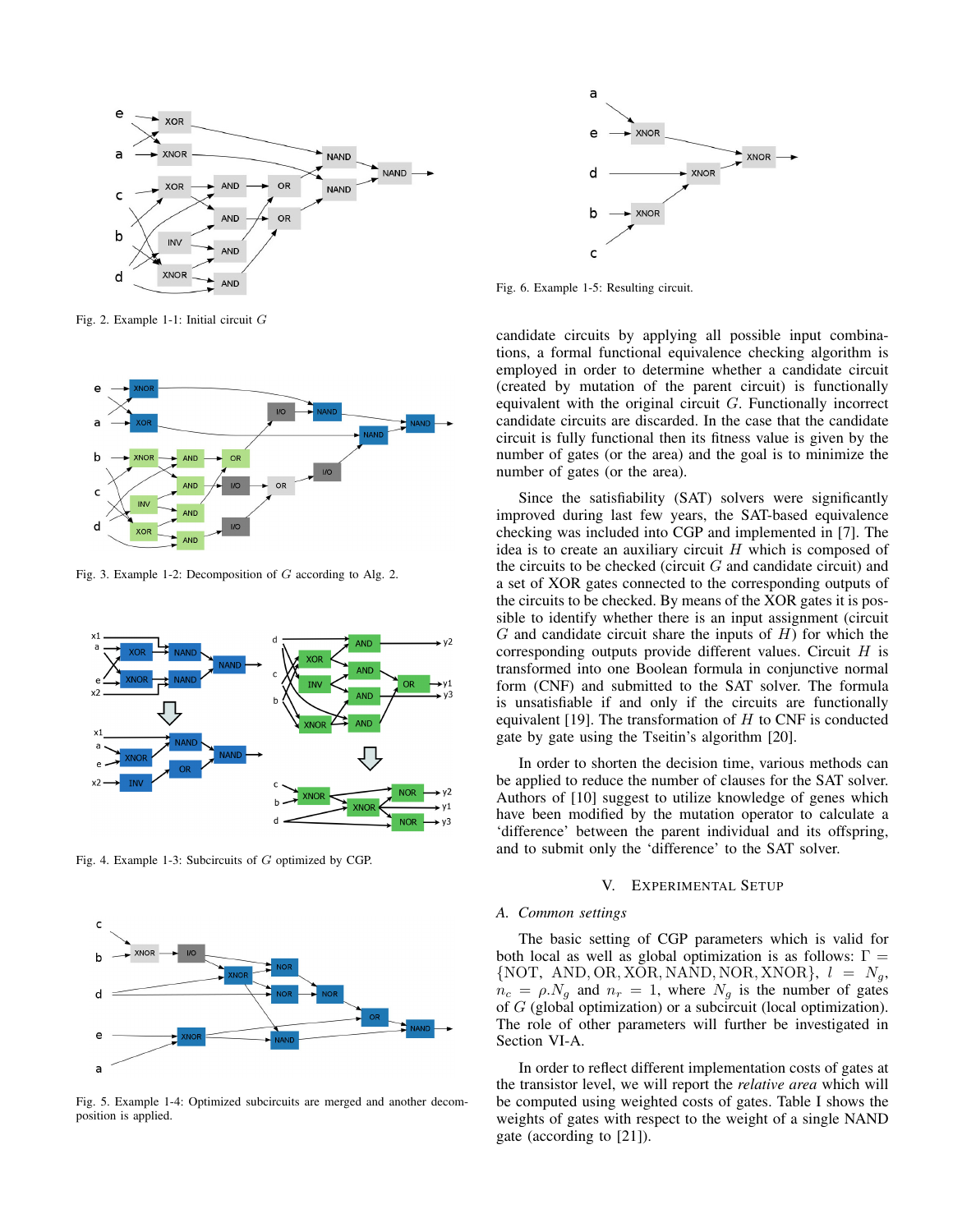TABLE I. RELATIVE IMPLEMENTATION COST W.R.T. THE NAND GATE

| Gate        | Weight |
|-------------|--------|
| NAND, NOR   | 1.00   |
| AND, OR     | 1.33   |
| <b>XNOR</b> | 1.66   |
| <b>XOR</b>  | 2.00   |
| <b>NOT</b>  | 0.67   |

The MiniSAT 2 (version 070721) [22] was used as a SAT solver in the CGP implementation which calls the functional equivalence checking algorithm in the fitness function.

The experiments were carried out on a cluster consisting of Intel Xeon X5670@2.4 GHz processors and AMD FX-8120@2.8G processors.

#### *B. Benchmark circuits*

The proposed evolutionary optimization methods will be applied on 15 circuits from the LGSynth93 benchmark set. In order to show that the methods can improve results of a conventional approach, the benchmark circuits (.pla files) were pre-optimized. Firstly, 100 iterations of the following ABC script (according to [12]) were performed on each circuit to obtain the first benchmark set (BSA):

*fraig store; resyn fraig store; resyn2 fraig store; resyn2rs fraig store; share fraig store; fraig restore map*

The second benchmark set (BSB) contains the same circuits as BSA, but the quality of optimization was intentionally set lower just by removing the *share* command from the previous script. By means of BSB we will investigate the impact of using far from optimum circuits on the overall quality of the local as well as global optimization. Table II shows the number of primary inputs (PI) and outputs (PO) and the relative area of the benchmark circuits. The average area increment of BSB with respect to BSA is 40%.

#### VI. RESULTS

This section deals with experimental searching for the most suitable parameters of the local CGP optimizer. The proposed local as well as global optimization algorithms are then evaluated using the most suitable setting on benchmark sets BSA and BSB. If not explicitly stated, all results will be given for BSA circuits in this sections.

For the sake of clarity we have to emphasize that by *CGP run* we mean a single run of CGP on a particular subcircuit and by *LO run* we mean a single run of the whole local optimizer which can internally call multiple CGP runs for different subcircuits.

#### *A. Initial Tests of Local Optimization*

Using several circuits and multiple LO runs, we statistically analyzed the impact of parameters  $\lambda$  (the number of offspring),  $h$  (the number of mutations) and the subcircuit size on the overall performance. Setting  $\rho = 2.5$  was fixed after several experiments (not discussed in the paper). Because of the page



Fig. 7. Total area reduction obtained with various 'lambda'  $(\lambda)$  for apex2.



Fig. 8. Total area reduction obtained with a given number of mutations h for apex2.

limit we will present just selected results, mainly for apex2 circuit.

Figure 7 shows that in the case of apex2, the most significant total area reduction is achieved when  $\lambda = 1$ . These results were obtained from 50 independent 30-min. LO runs with parameters  $h = 1$ ,  $\rho = 2.5$ ,  $sg^{min} = 8$ ,  $sq^{max} = 20$ ,  $si^{min} = 1$  and  $si^{max} = 10$ . Only 1 CGP run with  $g_{max} = 2 \cdot 10^5$  generations was allowed for a subcircuit.

In another experiment, two mutations per chromosome  $(h = 2)$  were identified as the most advantageous setting of CGP (Fig. 8) when  $\lambda = 1$ ,  $g_{max} = 15 \cdot 10^4$  (5 CGP runs allowed per a subcircuit),  $\rho = 2.5$ ,  $sq^{min} = 8$ ,  $sq^{max} = 20$ ,  $s^{imin}$  = 3 and  $s^{imax}$  = 9 are kept unmodified in the experiments.

Then we analyzed the trade off between the number of CGP runs and generation count when a given time is available for the optimization of a single subcircuit. Three scenarios were statistically evaluated for four circuits (sqrt8, apex2, misex2 and cps):

16R: 16 runs,  $10^5$  generations each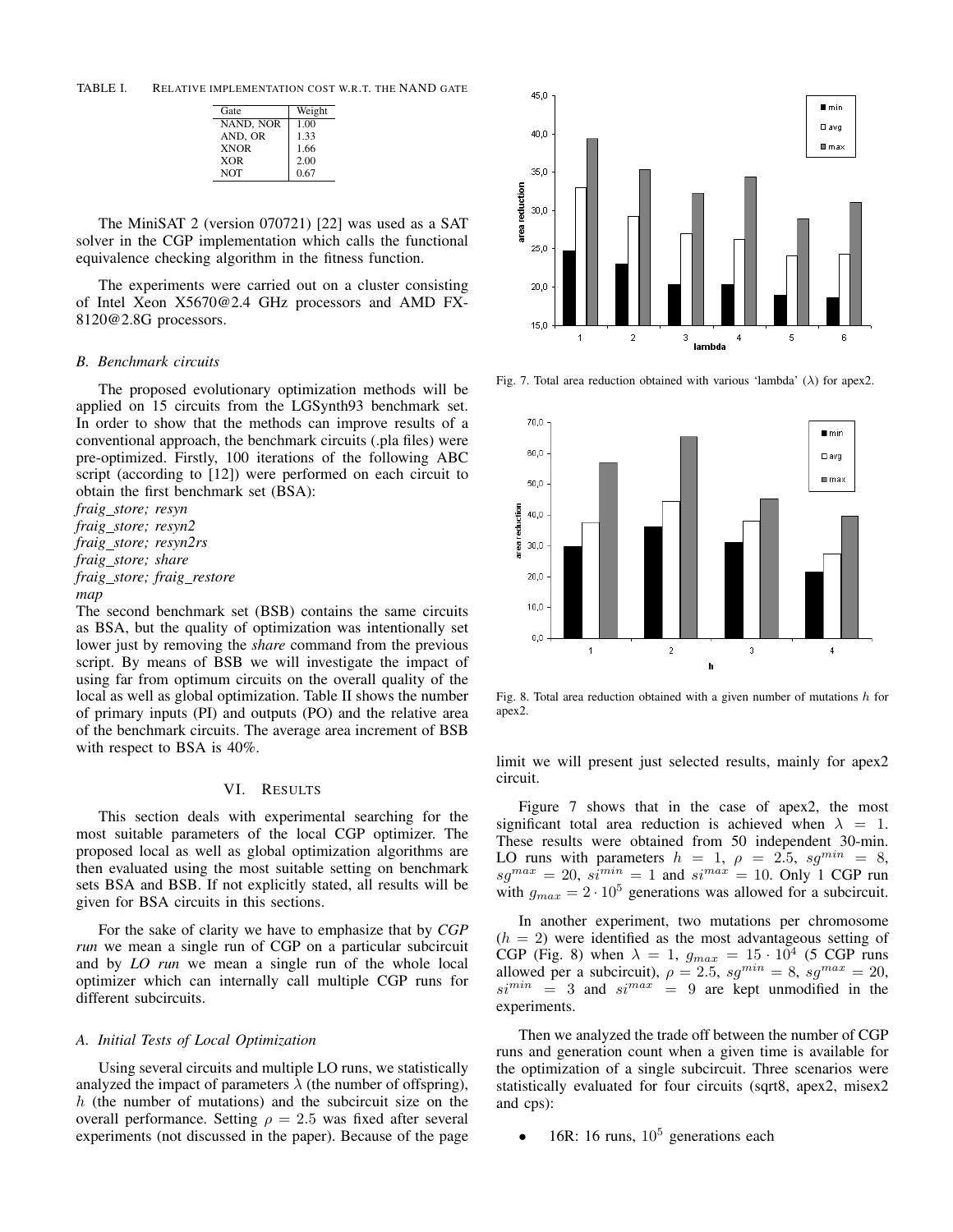

Fig. 9. Total area reduction obtained for four circuits using various settings of the number of independent CGP runs and generation counts

- 16G: 1 run,  $16 \cdot 10^5$  generations
- 4G4R: 4 runs,  $4 \cdot 10^5$  generations each

Fig. 9 indicates that the scenarios give very similar performance. These results were obtained from twenty 1-hour independent LO runs working with parameters  $\lambda = 1$ ,  $h = 2$ ,  $sq^{min} = 8$ ,  $sq^{max} = 40$ ,  $si^{min} = 3$  and  $si^{max} = 10$ .

Logic networks optimized by the locally working CGP have to be relatively small in order to ensure a reasonable time of evolution. Hence we set the maximum subcircuit size  $sg^{max}$  to be 50 gates and allowed  $si^{min} = 1$ . Figure 10 shows the impact of two key parameters of subcircuits, the minimum number of gates  $sg^{min}$  and the maximum number of inputs  $si^{max}$ , on the total area reduction of apex2. On average the most useful setting for apex2 is  $si^{max} = 10$  and  $sg^{min} = 15$ . These values were computed from 25 independent 1-hour LO runs, where  $\lambda = 1$ ,  $h = 2$  and  $g_{max} = 5.10^5$  (1 CGP run allowed for a subcircuit).

## *B. Local Optimization*

The proposed locally optimizing CGP was tested on both benchmark sets. We used the setup which was identified as the most advantageous during the initial experiments:  $\lambda = 1$ ,  $h = 2$ ,  $\rho = 2.5$ , 1 CGP run with  $g_{max} = 10^6$  for a subcircuit,  $sg^{min} = 10$ ,  $sg^{max} = 50$ ,  $si^{min} = 1$ , and  $si^{max} = 10$ . As we prefer the quality of results over the time of optimization and we are interested in limits of the optimization methods, we allowed 12-hour LO runs, which is also a typical setup used for the global optimization in [10], [21]. Each experiment was repeated 5 times. Table II summarizes the average area reduction obtained by the local CGP-based optimization for both benchmark sets. A typical progress of additional 35 independent LO runs is given for apex2 in Fig. 11.

## *C. Global Optimization*

The global resynthesis and optimization was implemented according to [10], [21] and executed using suggested parameters, i.e.  $\lambda = 2$ ,  $l = n_c = N_g \cdot \rho$ ,  $h = 2$ ,  $\rho = 1$  and  $n_r = 1$ . The average area reduction obtained from ten 12-hour CGP runs is given and compared with the local optimizer in Table II. Convergence curves are shown for apex2 circuit in Fig. 12.



Fig. 10. Total area reduction obtained with various settings of subcircuit parameters (y-axis:  $si^{max}$  \_sg<sup>min</sup>) for apex2.



Fig. 11. Local optimization: apex2 convergence curves.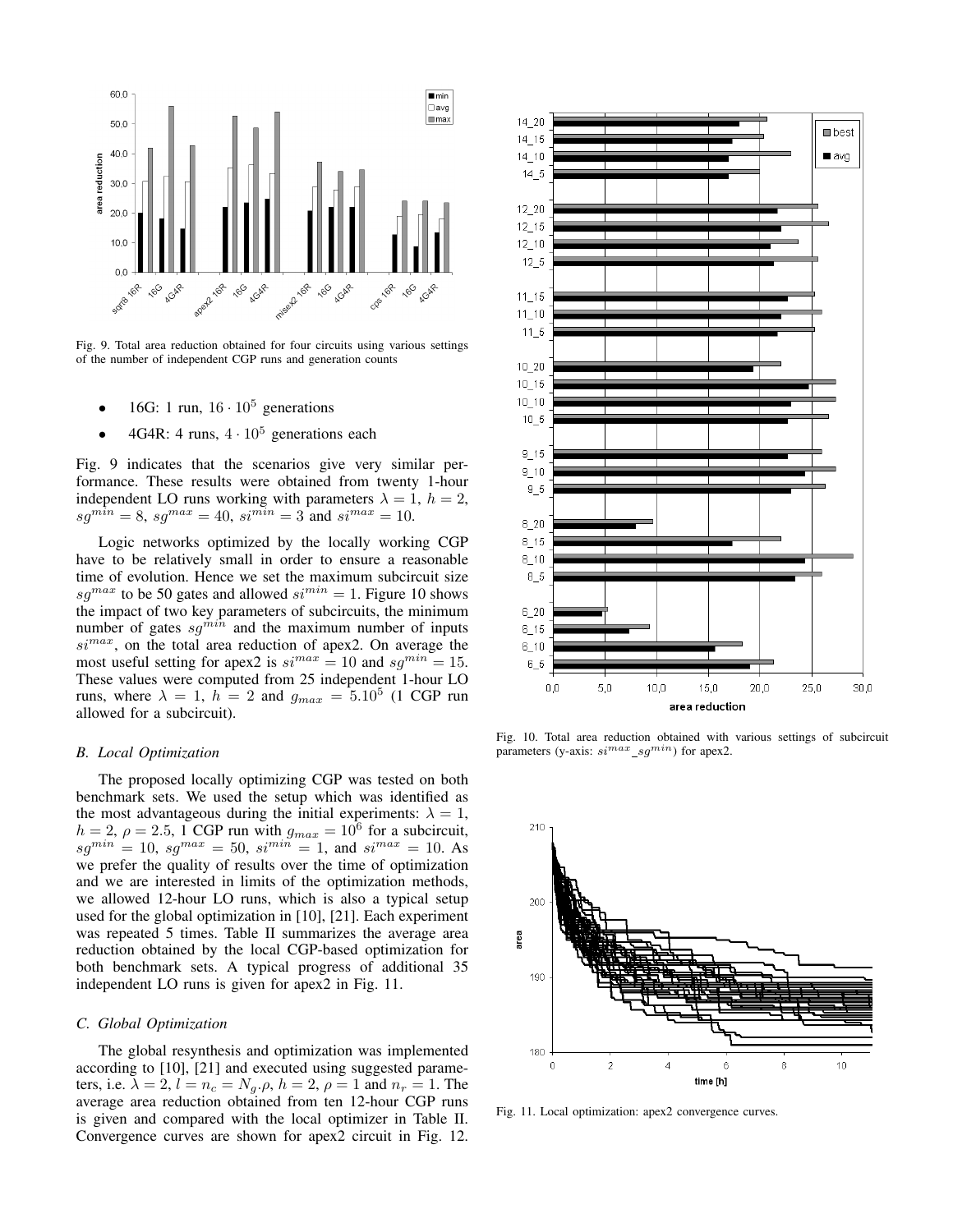TABLE II. AVERAGE RELATIVE AREA REDUCTION FOR BENCHMARK SETS (BSA AND BSB) AND GLOBAL AND LOCAL CGP OPTIMIZER

|                   |     |                |            |        | Area   Area reduct. [%] | Area       | Area reduct. [%] |       |
|-------------------|-----|----------------|------------|--------|-------------------------|------------|------------------|-------|
| Circuit           |     | PI PO          | <b>BSA</b> | Global | Local                   | <b>BSB</b> | Global           | Local |
| alu4              | 14  | 8              | 866.0      | 85.8   | 2.7                     | 1113.7     | 89.4             | 2.7   |
| apex1             | 45  | 45             | 1710.7     | 27.9   | 1.7                     | 2125.3     | 22.3             | 2.4   |
| apex2             | 39  | 3              | 208.0      | 28.4   | 10.4                    | 273.3      | 47.5             | 13.4  |
| apex <sub>3</sub> | 54  | 50             | 1646.0     | 22.3   | 1.3                     | 1795.7     | 21.1             | 0.9   |
| apex <sub>5</sub> | 117 | 88             | 763.3      | 3.5    | 8.3                     | 889.3      | 6.4              | 5.6   |
| b12               | 15  | 9              | 63.0       | 18.1   | 19.0                    | 62.7       | 8.1              | 16.4  |
| cordic            | 23  | $\overline{c}$ | 55.0       | 12.2   | 21.7                    | 59.7       | 20.2             | 23.5  |
| duke2             | 22  | 29             | 333.0      | 12.8   | 7.0                     | 531.0      | 27.0             | 13.5  |
| e64               | 65  | 65             | 374.7      | 22.2   | 25.4                    | 532.7      | 37.1             | 20.9  |
| misex3c           | 14  | 14             | 522.3      | 24.3   | 3.1                     | 607.3      | 29.4             | 2.7   |
| pdc               | 16  | 40             | 548.3      | 46.3   | 6.6                     | 762.3      | 52.3             | 7.1   |
| spla              | 16  | 46             | 554.0      | 47.6   | 5.6                     | 868.0      | 60.2             | 6.8   |
| t481              | 16  | 1              | 25.0       | 2.4    | 5.3                     | 64.3       | 62.4             | 63.2  |
| table5            | 17  | 15             | 1017.3     | 22.4   | 4.4                     | 1505.7     | 35.9             | 2.9   |
| vg2               | 25  | 8              | 96.7       | 16.9   | 20.2                    | 165.0      | 38.4             | 49.5  |
| Average           |     |                | 585.6      | 26.2%  | 9.5%                    | 757.1      | 37.2%            | 15.4% |



Fig. 12. Global optimization: apex2 convergence curves.

Contrasted to the local optimizer, a very fast and significant progress can be seen in the first two minutes.

#### VII. DISCUSSION

The proposed *local* CGP-based optimizer led to a 9.5% area reduction on average in comparison with the conventional (global) optimization employing 100 iterations of ABC. The minimum and maximum reduction was 1.3% (apex3) and 25.4% (e64). Only a small reduction of 2.7% was obtained for the alu4 benchmark while the global CGP-based optimization algorithm achieved 85.8%. It seems that the local method is insufficient for optimizing classic hard-to-synthesize circuits such as alu4. Fig 11 shows that even 12 hour runs are not enough to ensure stable results.

The authors of [13] reported a 9% average reduction for subcircuit size of 90% of the original circuit size (and stable results ensured by 5000 iterations of their algorithm). In our case, the maximum subcircuit size was 50 gates (28% of the original circuit size on average). However, for this subcircuit size, the authors of [13] obtained only a 6% area reduction on average. This comparison could be influenced by the fact that the authors of [13] utilized a more comprehensive benchmark set and optimized the number of gates instead of relative area. Both the proposed method and paper [13] give better results (the area reduction) than a common rewriting [11], [1].

Within the same time budget, we obtained significantly better results (26.2% average area reduction) using *globally optimizing CGP* which corresponds with results of previous studies [10], [21]. It is interesting to observe that subcircuit sizes 90–100% (which is, in fact, a global optimization!) led to almost a zero area reduction in the local optimizer from [13]. However, in 6 cases, the local CGP optimizer provided better average results than the global one.

The level of (pre)optimization of a circuit entering the proposed optimization methods significantly influences the quality of result. In order to illustratively present and summarize all results, we compared relations between the areas of original circuits (BSA, BSB) and circuits optimized by the proposed methods. Figure 13 shows the *average area increment* of circuits taken from the benchmark sets or resulting from the optimization process in comparison with the most compact implementations (which could be considered as an 'optimum' solution in this paper) that we have obtained from all the reported experiments. While circuits optimized by the globally working CGP seeded by BSA are 7% larger on average than the 'optimal' solutions, a 121% increment was obtained for locally optimizing CGP over BSB circuits. On the other hand, the locally optimizing CGP was still able to improve results of the globally working conventional ABC system.

Figure 13 also shows that a 14% improvement in area can be obtained when the global CGP optimizer is seeded by smaller benchmarks (BSA). In other words, the results differ only in 14% for considered seeding circuits and both results are relatively close to the 'optimal solution'. The local optimization is far more sensitive to the quality of the initial circuits. A 49% improvement in area can be observed for seeding the local CGP optimizer by BSA contrasted to BSB. Only a 15% improvement in area was obtained when the local CGP is applied on well pre-optimized circuits, which suggests that the local method is more useful when the original circuits are not pre-optimized.

Although the globally working CGP with the SAT solver in the fitness function provided the best results, it would be hardly applicable for really complex problem instances consisting of millions of gates because of the scalability limits of current SAT solvers. We expect that the proposed local method could be useful even for these complex instances because the optimization is always performed on very small subcircuits.

#### VIII. CONCLUSIONS

In this paper, we analyzed the impact of local and global evolutionary optimization on the area of combinational circuits under very relaxed optimization time constraints and without considering other circuit parameters. We also experimentally found the most useful setting of the parameters of the local CGP-based optimizer. The proposed locally optimizing CGP gives better results than relevant approaches from the literature. Globally optimizing CGP outperformed (on average) any local optimizer under our constraints; however, the local CGP optimizer was able to provide better results (on average) for 6 benchmark circuits.